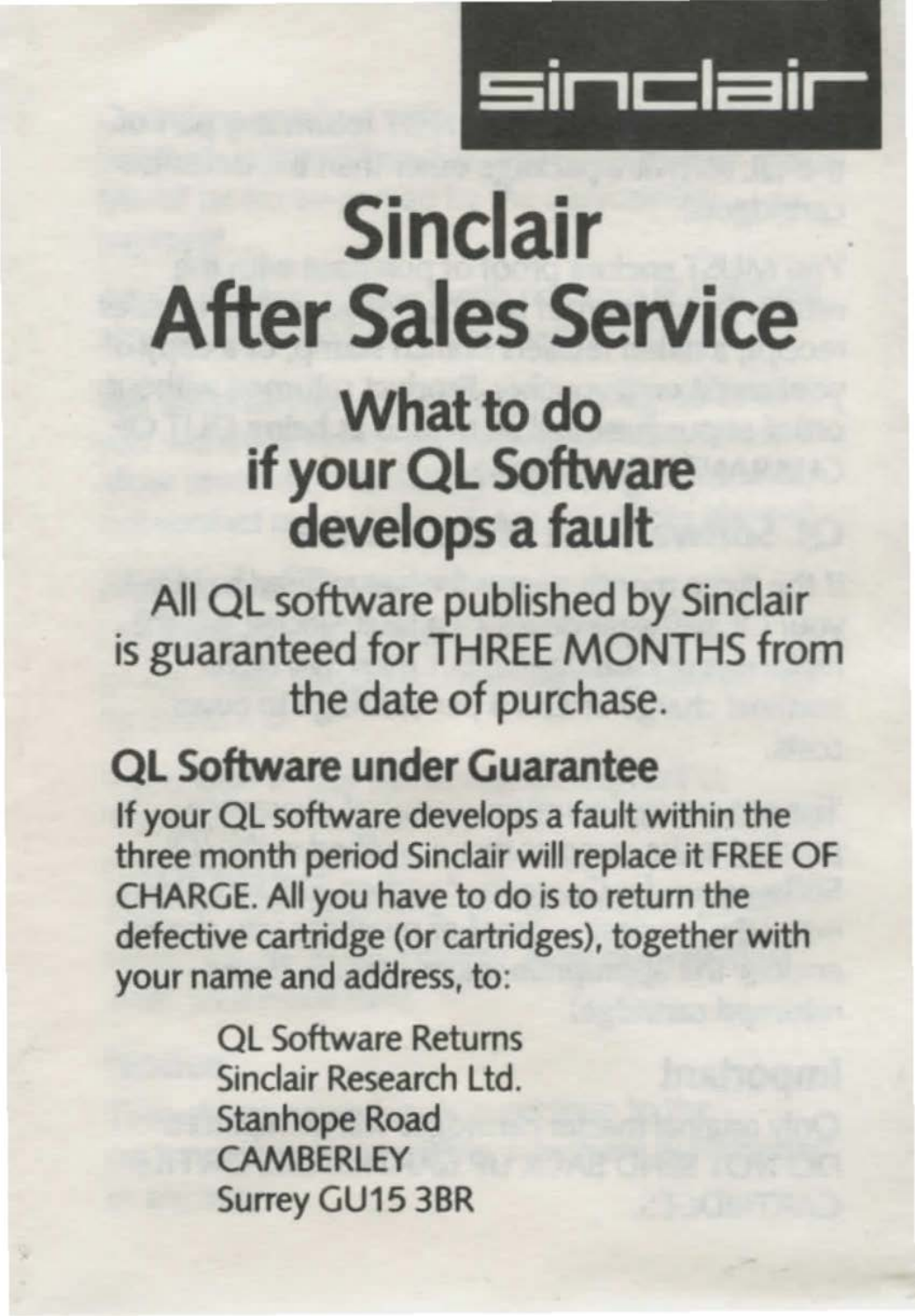IMPORTANT: You should NOT return any part of the QL software package other than the defective cartridge(s).

You MUST enclose proof of purchase with the return. Suitable proof is a copy of your original sales receipt, a dated retailers branch stamp, or a copy of your credit card voucher. Product returned without proof of purchase will be treated as being OUT OF GUARANTEE (see below).

#### **QL Software out of Guarantee**

If the three month guarantee has expired before your QL software develops a fault Sinclair will still replace your cartridge(s), but there will be a nominal charge of £5.75 per cartridge to cover costs.

The procedure for returning out of guarantee product is the same as that described in the 'QL Software under Guarantee' section EXCEPT THAT instead of enclosing proof of purchase you should enclose the appropriate payment (£5.75 per returned cartridge).

#### **Important**

Only original master cartridges will be replaced. DO NOT SEND BACK UP CARTRIDGES OR FILE CARTRIDGES.

Cartridges received with no accompanying proof of purchase will be treated as 'out of guarantee' and MUST be accompanied by the appropriate payment.

Any cartridges returned with no proof of purchase and no payment will be returned unactioned.

We will post your replacement cartridge(s) back to you within 48 hours of receiving it/them. Please allow *seven* days each way for postage. Please do not contact us until the 16 day period has elapsed.

### **Method of Payment**

PLEASE DO NOT SEND CASH. Cheques and postal orders should be made payable to Sinclair Research Ltd.

If you wish to pay by Access, Barclaycard or Trustcard please quote your card number and your address if it is different to the address you have given for the return of your replaced cartridges.

Please supply your signature as authorisation to debit your credit card.

#### **Notice**

This returns procedure is in addition to the customer's statutory rights, which are not affected in any way.